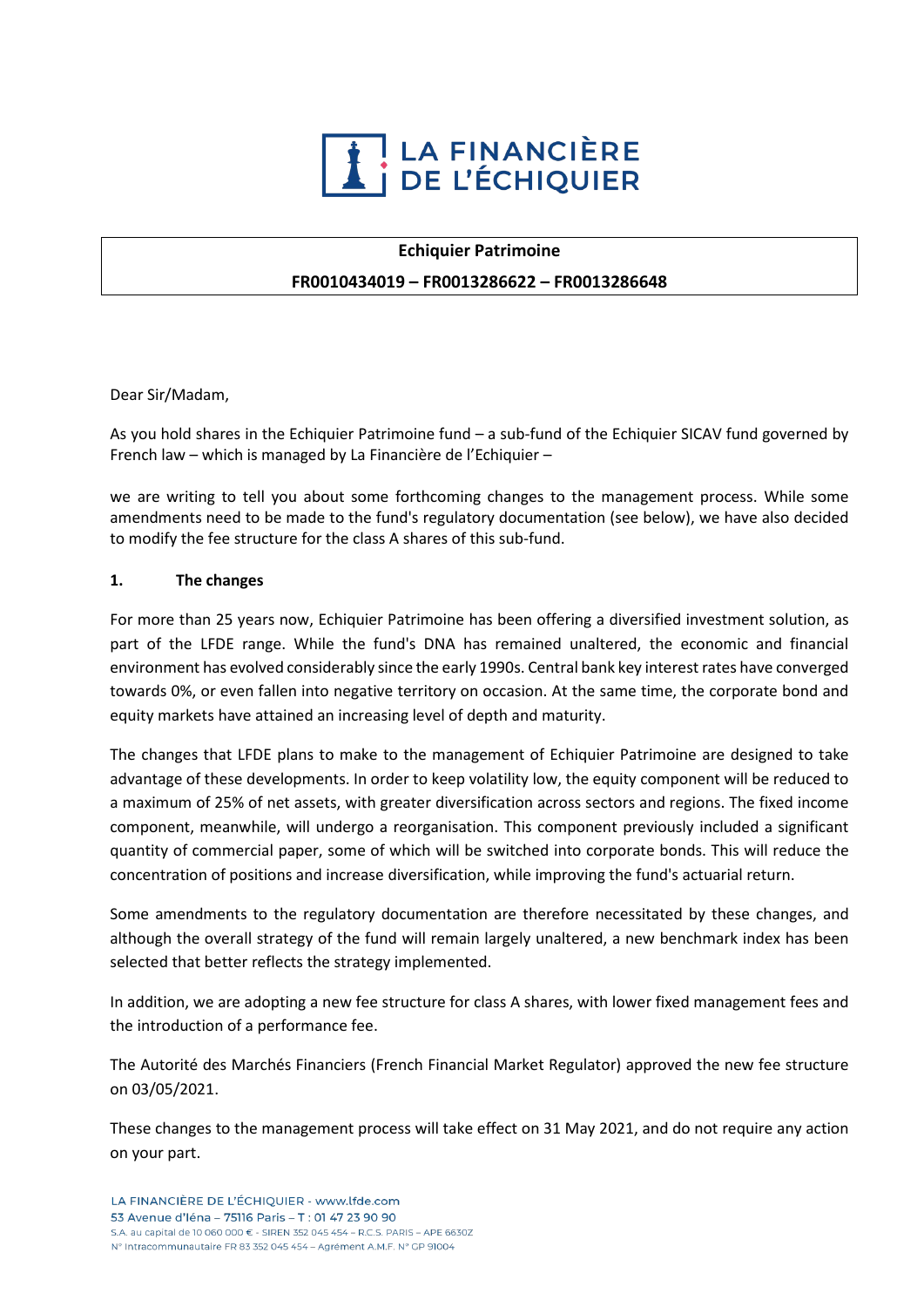If you prefer, however, you may redeem your investment in the Echiquier Patrimoine sub-fund free of charge until 1 June 2021.

# **2. The changes - in detail**

### • **Risk profile**

Change to risk/reward profile: YES Increase in risk/reward profile: NO

The amendments to the prospectus concerning the financial instruments used are shown in the table below.

|                                                                                                          | <b>Current version</b>                                               | From 31 May 2021                                                                   |
|----------------------------------------------------------------------------------------------------------|----------------------------------------------------------------------|------------------------------------------------------------------------------------|
| Investment in equities                                                                                   | < 35%                                                                | < 25%                                                                              |
| Equity exposure                                                                                          | < 35%                                                                | < 25%                                                                              |
| Region of equity issuer                                                                                  | European equities                                                    | European equities                                                                  |
|                                                                                                          | (European Union and European Free Trade                              | (European Union and European Free Trade                                            |
|                                                                                                          | Association)                                                         | Association)                                                                       |
|                                                                                                          | +10% (maximum) non-European OECD                                     | +15% (maximum) non-EU/non-EFTA equities,                                           |
|                                                                                                          | equities                                                             | including from emerging countries                                                  |
|                                                                                                          |                                                                      |                                                                                    |
|                                                                                                          | <b>Current version</b>                                               | <b>From 31 May 2021</b>                                                            |
| Investment in debt securities and money market<br>instruments                                            | > 50%                                                                | >60%                                                                               |
| Debt securities, maturity < 2 years (for cash managemen                                                  | Europe region: European Union<br>and European Free Trade Association | Europe region: European Union<br>and European Free Trade Association<br>and the UK |
| Debt securities, maturity < 2 years (for cash managemen unrated or high yield securities (limited to 20% | Investment grade rating + 30% maximum<br>of net assets)              | Investment grade rating + 10% maximum unrated<br>or high yield securities          |
| Fixed income securities                                                                                  | Europe region: European equities                                     | Europe region: European Union                                                      |
|                                                                                                          | (European Union and European Free Trade                              | and European Free Trade Association                                                |
|                                                                                                          | Association)                                                         | and the UK                                                                         |
|                                                                                                          | +10% (maximum) non-European equities                                 | +10% (maximum) non-EU/non-EFTA country                                             |
|                                                                                                          | (OECD or emerging countries)                                         | equities, including from emerging countries                                        |
| Fixed income securities                                                                                  | Investment grade rating + 10% maximum                                | Investment grade rating + 15% maximum unrated                                      |
|                                                                                                          | unrated or high yield securities                                     | or high yield securities                                                           |

The fund's SRRI (synthetic risk and reward indicator), remains unchanged (as shown in the Key Investor Information Document).

However, a new investment objective and benchmark index will be adopted as from 25 May 2021:

#### **CURRENT VERSION**

**Investment objective:** The ECHIQUIER PATRIMOINE sub-fund aims to generate the steadiest possible capital growth by investing in the fixed income and equity markets.

Benchmark: Eonia TR

## **NEW VERSION**

**Investment objective:** *The ECHIQUIER PATRIMOINE sub-fund aims to outperform its benchmark index, net of fees*.